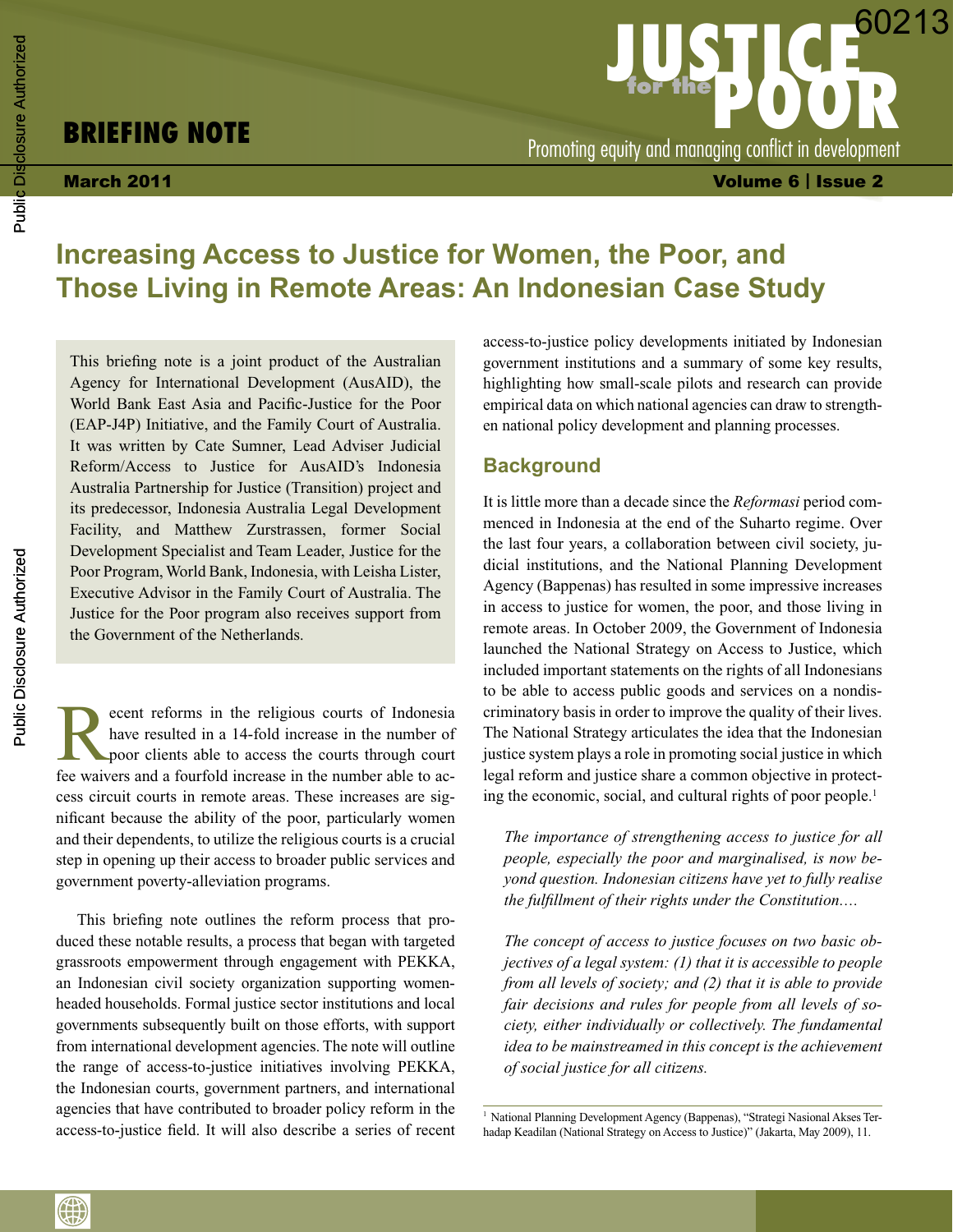*Access to justice in the Indonesian context refers to the circumstances and processes whereby the state guarantees the fulfilment of fundamental rights based on the Constitution and universal principles of human rights, and the ability of all citizens (claim holders) to know, understand, be aware of and make use of these basic rights, through formal and informal justice institutions that are supported by the existence of accessible and responsive public complaint mechanisms, in order to obtain the resources to improve the quality of their lives.*<sup>2</sup>

#### *Female-Headed Households, Poverty, and Access to Services*

In 2010, the Indonesian Bureau of Statistics (BPS) estimated that there are 65 million households in Indonesia. Almost 10 million of these (14 percent) are headed by women.<sup>3</sup> To access a number of pro-poor government services, including health insurance, access to rice subsidies, and cash transfer payments, local governments require evidence that female heads of household are, in fact, the head of the household. Obtaining new identity or family cards that show a woman is the head of her household requires the formalization of marriages and the issuance of legal divorce certificates. Research conducted by PEKKA has shown that over 50 percent of the marriages and 86 percent of the divorces of its members are not legally registered, as they are not brought before the Indonesian courts. It is for this reason that access to the religious courts for the poor, particularly for women, is critical to their ability to access broader public services.

In Indonesia, pro-poor government services, including cash transfers and free health treatment, are distributed through a two-tiered approach:

- 1. BPS determines a quota per district for the cash transfer scheme or free health treatment*.*
- 2. Each program has a different targeting approach within districts. The Unconditional Cash Transfer (BLT) program uses the BPS list of the poor within districts, while under the Health Insurance for the Poor program (*Askeskin/Jamkesmas*), district-level officials can determine which households fill the quota.

These services are allocated on a quota basis across districts, with village officials having discretion to determine who should receive the benefits from among those satisfying the criteria. The key findings from the 2007–2009 Access and Equity Survey discussed below highlight that PEKKA female heads of household living under the Indonesian poverty line do not fare well in accessing pro-poor programs. This is due to broader targeting problems in these programs, as well as the fact that, as mentioned above, most of the women heading these households were actually too poor to access the religious courts, and thus were not formally divorced from their estranged, effectively former, husbands. These women were therefore unable to assert their status as female heads of household in relation to these pro-poor programs.

## *Agency and Legal Identity*

The role that women's agency plays in their own social and economic development and that of their families is well documented. In Indonesia, legally documenting a woman's position as head of household can play a major role in her ability to access poverty alleviation programs (rice and cash transfers), free health services, and free education programs for herself, her children, and the household she supports. In Indonesia, legal marriage and divorce are the building blocks of legal identity for the children of such marriages. Cycles of illegal marriage, illegal divorce, and the resulting lack of official birth certificates feed social exclusion and deprivation, perpetuating inter-generational poverty. Assisting poor people to legally register births, marriages, and divorces is thus an important step in establishing legal identity for all in Indonesia, and for better enabling individuals to exercise their rights.

The religious courts play a critical part in this process. One of the four main court jurisdictions supervised by the Supreme Court of Indonesia,<sup>4</sup> the religious courts have courthouses in most districts across Indonesia and also have the capacity to hold circuit court hearings outside district capital cities.<sup>5</sup> It is a significant—if little understood—fact that divorce cases now form the single largest group of cases in the Indonesian judicial system, comprising 50 percent of all court cases, followed by criminal cases (33 percent). The religious courts decide fully 98 percent of all divorce cases in Indonesia and the general courts only 2 percent.6 Moreover, the number of divorce cases heard by the religious courts has increased significantly over the past five years, with a rise of 50 percent in the past three years alone. Yet, despite the increase in caseload, the cost of court fees and transportation to the nearest court means that accessing the religious courts remains beyond the reach of the poor.

<sup>2</sup> Ibid., 1–2.

<sup>3</sup> Indonesian Bureau of Statistics (Badan Pusat Statistik [BPS]), *Statistik Gender 2009* (Jakarta: BPS, 2010), 18. See also Wendy Hartanto, *The 2010 Indonesia Population Census*, available at http://unstats.un.org/unsd/censuskb/ attachments/2009IDN\_ISI-GUIDfba441dd463e4ca5907f1a1ae508f3ff.pdf. BPS defines the head of the household as a person who is responsible for the daily needs of a household or the person who is considered the head of the household. A head of a household can be either a man or a woman, with a marital status of single, married, divorced, or widowed.

<sup>4</sup> The other main jurisdictions supervised by the Supreme Court are the general courts for civil (including family law for non-Muslims) and criminal matters, administrative courts, and militiary courts. Several specialized courts also fall under the Supreme Court's jurisdiction.

<sup>&</sup>lt;sup>5</sup> High courts (appelate courts) exist in provincial capital cities. The Indonesian Supreme Court, located in Jakarta, is the final court of appeal on matters within the jurisidiction of the courts that it supervises.

<sup>6</sup> Caseload data is taken from the Supreme Court annual report for 2009 and from subsequent data provided by the statistical units of the directorates-general for the general courts (*Badilum*) and religious courts (*Badilag*). The case numbers for the general courts exclude summary or short cases (such as traffic fines) that are heard in an expedited way by the general courts.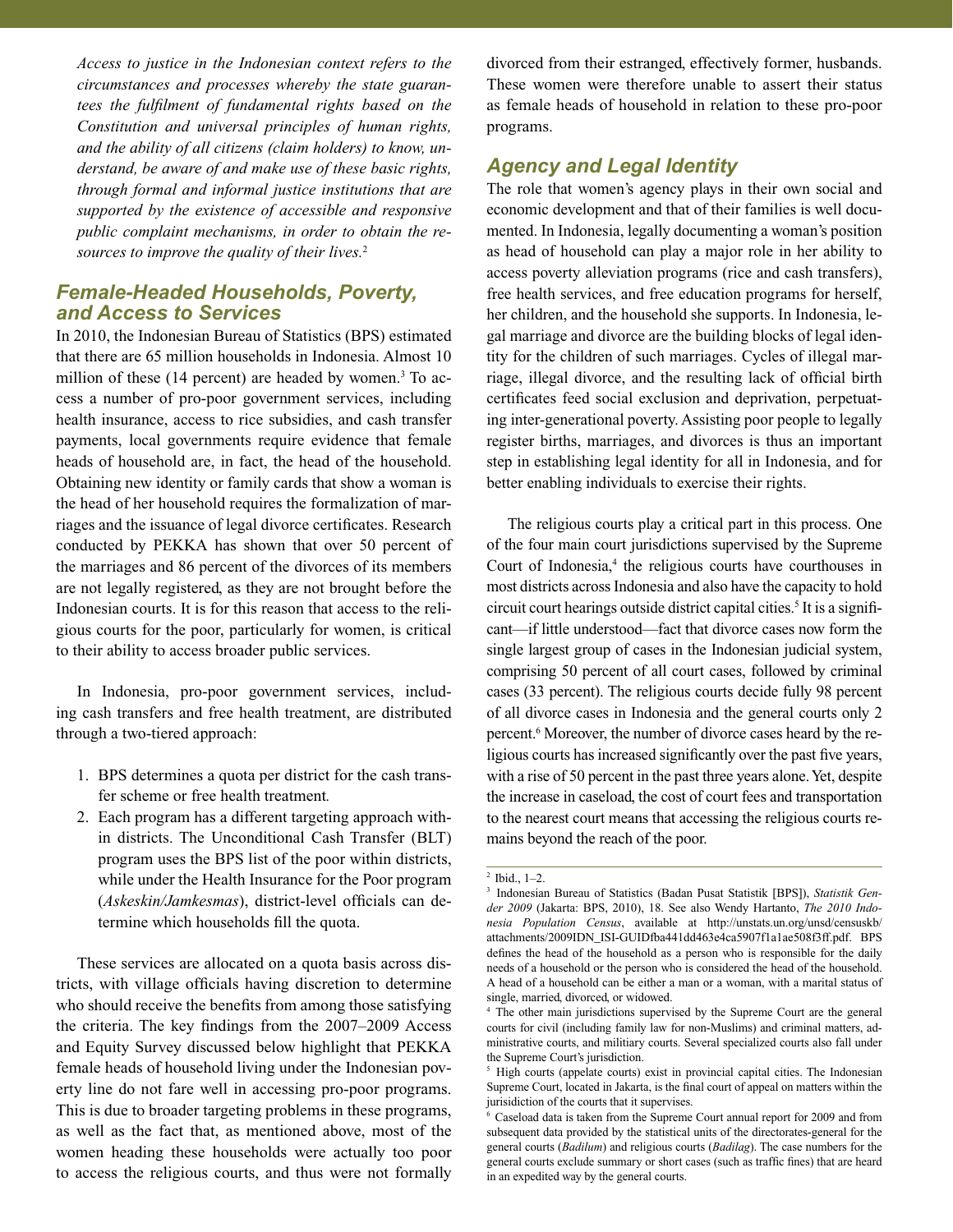# **Pilots and Research Initiatives**

PEKKA works with more than 12,000 female heads of households in 330 villages across eight provinces in Indonesia. Based on a recent survey of PEKKA members, 58 percent have never completed primary school, with a further 28 percent having completed only elementary school. Fifty-five percent of the PEKKA members surveyed have a per capita income below the Indonesian poverty line, and 79 percent have a per capita income below US\$2.00 (purchasing power parity or PPP) and on average support three dependants in addition to themselves.7

#### *Grassroots Pilot: Women's Legal Empowerment Pilot Project in Cianjur, West Java*

Drawing on Justice for the Poor's two initial major pieces of research,<sup>8</sup> the Women's Legal Empowerment (WLE) program aimed to build on PEKKA's existing community empowerment programs to encourage communities to know and demand fulfillment of their rights (demand side), and strengthen the response capacity of the legal system and the government at the district and provincial level (supply side). This two-pronged approach involved:

- 1. At the village level, training paralegals who disseminate legal information, especially in connection with family law and domestic violence, provide legal consultation and assistance to village women, and support policy advocacy from the bottom up.
- 2. At the district level, supporting a Multi-Stakeholder Forum (MSF) consisting of judges from the district and religious courts, public prosecutors, police, local government officials, representatives of nongovernmental organizations (NGOs), and academics. The MSF supports legal awareness activities through visits to villages by judges and other MSF members and policy dialogues. This approach ensures institutions participating in the MSF are more aware of, and responsive to, the actual legal needs of communities.

PEKKA has worked to create strong cooperation between the village-level paralegals and the MSF members at the district level. Based on this cooperation, PEKKA members in the district of Cianjur initiated a pilot to support the formalization of legal documentation for divorced women and their dependents. PEKKA worked with both the local government's Civil Registry Office to obtain birth certificates for hundreds of children and the religious courts to organize circuit courts to travel to previously unvisited subdistricts to support the formalization of marriages and divorces for women. The PEKKA program field facilitator and paralegals, with assistance from the local government, assisted these women in completing the administrative requirements for filing claims in the religious

court. Before court hearings, they verified the women's data, helped them complete the case application forms, and collected any required evidence—such as affidavits regarding the marriage and poverty certificates—from village and subdistrict officials. The PEKKA paralegals also helped the women find witnesses willing to be present in court and provided a short explanation of court procedures to the beneficiaries.

#### *Research and Policy Advocacy: Women's Access-to-Justice Case Study, 2007–08*

To support implementation of the WLE program and national-level policy dialogue, the Justice for the Poor program undertook case study research on how women access justice across the initial WLE program locations.<sup>9</sup> The study documented in detail 28 cases affecting a range of women's rights, including sexual assault, legal and nonlegal marriage, domestic violence, labor and migrant workers disputes, and inheritance. The main findings are below:

- 1. Village women face serious constraints accessing the formal justice system. In addition to the financial costs, there is also the social burden associated with pursuing cases through the formal legal system. Resolution of cases through the formal system could often lead to unforeseen social consequences, which in extreme cases included expulsion from villages.
- 2. However, once the cases reached the courts, the formal legal system was more responsive than nonstate mechanisms in protecting the rights of women in legal disputes. Women whose cases entered the formal system were satisfied overall with the manner in which the cases were resolved. This was particularly so where judges and court staff involved in handling such cases had previously received gender training.
- 3. Nonstate mechanisms maintained a degree of social legitimacy and were easily accessible by women. These mechanisms, however, prioritized social harmony, often at the cost of the individual rights of women.

These findings supported the development of the National Strategy on Access to Justice and also brought the WLE program and the work of PEKKA to the attention of stakeholders

<sup>7</sup> Cate Sumner, "Access to Justice: Empowering Female Heads of Household in Indonesia" (Jakarta: PEKKA and AusAID, 2010), 30 and 48. Members of PEKKA are women who are sole heads of households, due to their status as divorcees or widows, or otherwise sole income earners (whether married or single). During 2011, PEKKA will expand its operations from 15 to 19 provinces across Indonesia. See www.pekka.or.id.

<sup>8</sup> World Bank, "Village Justice in Indonesia: Case Studies on Access to Justice, Village Democracy and Governance" (Jakarta: World Bank, 2004); World Bank, "Forging the Middle Ground: Engaging Non-State Justice in Indonesia" (Washington, DC: World Bank, Justice for the Poor, 2009).

<sup>9</sup> Yohanna M.L. Gultom Hardiyanto and others, *Akses Perempuan Terhadap Keadilan di Indonesia: Studi Kasus Atas Perempuan Desa Pencari Keadilan di Cianjur, Brebes dan Lombok (Women's Access to Justice in Indonesia: Case Study on Rural Female Justice Seekers in Cianjur, Brebes and Lombok)* (Jakarta: World Bank, 2008)*.*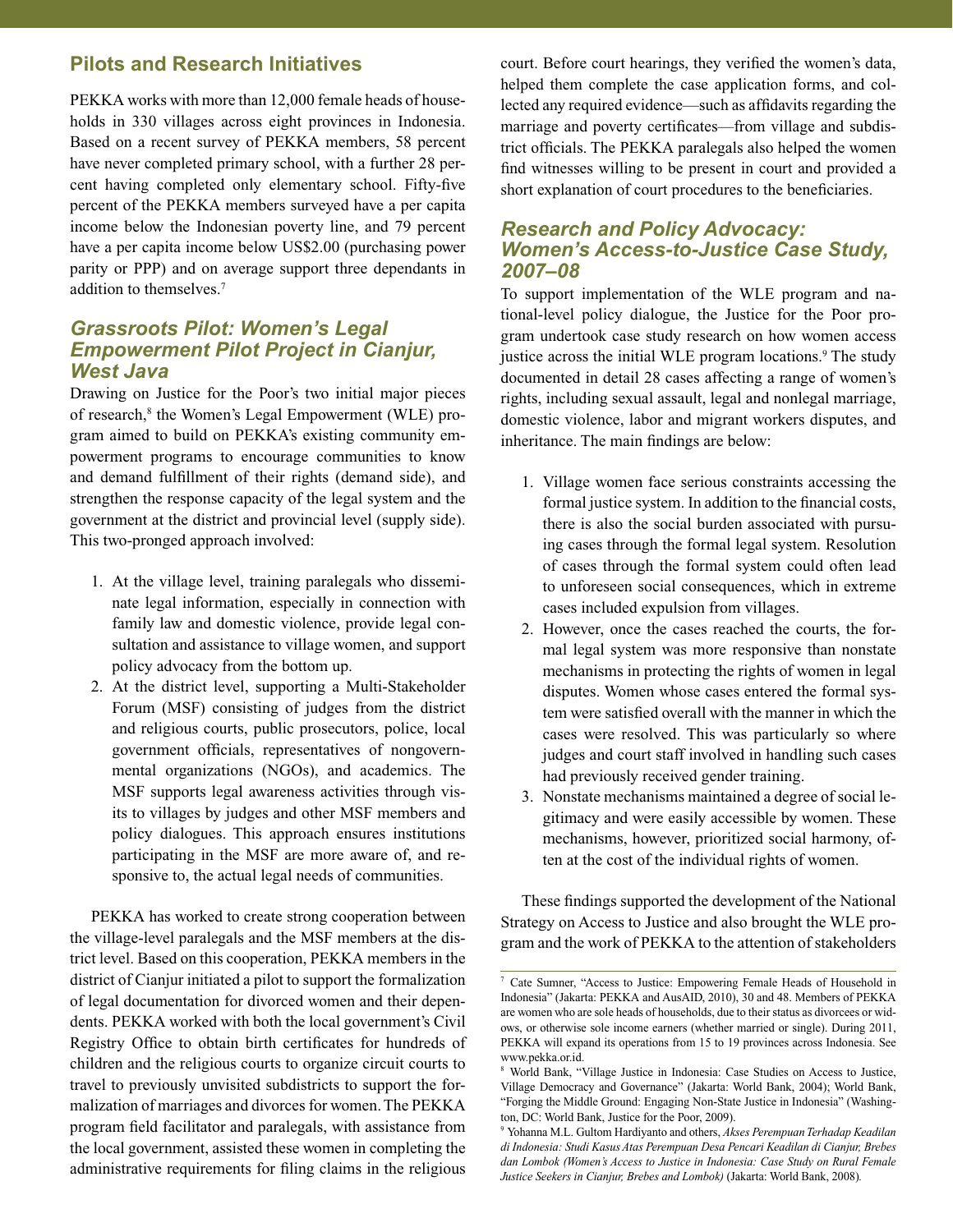at the national level, including Bappenas and the religious courts.10

## *Empirical Research: Access and Equity Study in Family Law Undertaken from 2007–2009*

The Access and Equity Study 2007–2009, the first in Indonesia, was conducted as a collaborative research project led by the Supreme Court of Indonesia, with assistance from the Family Court of Australia, and funded by the Australian Agency for International Development (AusAID). The study aimed to provide the Supreme Court with empirical data on the quality of service provided to court users by the two largest court jurisdictions in Indonesia—the general and religious courts—in the area of family law. The study thus considered the level of satisfaction of those who had actually used the Indonesian courts for their family law matters. It also sought to ascertain whether there are sections of the community, particularly those living under the Indonesian poverty line, who are either unable or unwilling to access the services of the religious and general courts for divorce cases or to obtain divorce and birth certificates and if so, to identify the reasons why. The study then proposed strategic policy responses (both financial and organizational) that the Supreme Court could consider in order to provide universal access to both the religious and general courts, examining these issues with a particular focus on divorce cases (in both religious and general courts) and on the provision of birth certificate statements (*Penetapan Akta Kelahiran*) by the general courts. Lastly, the Access and Equity Study identified how the lack of a birth certificate affects an individual's access to broader public services such as education.

To achieve these research objectives, reasearchers used the following methodology:

- 1. Clients accessing the courts were asked about their perceptions of the level of service they received when they brought their cases to the court.
- 2. Legal professionals likewise were asked about their perception of the level of service provided to their clients and themselves upon bringing a case to court.
- 3. The case files kept by courts in family law cases were reviewed to gather data relating to key client service issues such as the cost of court fees and the average number of times parties were required to come to court for their case.
- 4. Based on awareness of the work undertaken through the WLE program, women head-of-household members of PEKKA (most of whom live below the Indonesian poverty line) were interviewed to ascertain whether they were able to access the courts for their family law and birth certificate cases. Since PEKKA members experience a range of social and economic

disadvantages, identifying the barriers this group faces in accessing the religious courts could reveal the barriers faced by other disadvantaged groups in Indonesia.

In total, this access and equity study has, over the last three years, surveyed approximately 2,500 Indonesians to obtain their views and perceptions about family law and access to courts. It also reviewed and analyzed 1,214 divorce and birth certificate court files from 68 general and religious courts across 18 provinces.

Some of the key findings from this research<sup>11</sup> were that:

- 1. The poorest sections of Indonesian society face significant barriers in bringing their family law cases to the courts. Nine out of ten female heads of household surveyed were unable to access the courts for their divorce cases as required under Indonesian law. The main barriers were financial and relate to court fees and transportation costs.
- 2. The average total cost of a religious court case among survey respondents was approximately Rp 800,000 (US\$90, or almost four times the monthly per capita income for those living on or below the Indonesian poverty line).12 In 2008, the average total cost of a divorce case in the general court was approximately Rp 2,000,000 when a lawyer was not used (US\$220 or around ten times the monthly per capita income on the poverty line), and Rp 10,000,000 with a lawyer (US\$1,100 or 52 times the monthly per capita income on the poverty line).
- 3. Women bring twice as many divorce cases to the courts as do men, and in nine out of ten cases they are successful.
- 4. A cycle of nonlegal marriage and divorce exists for many PEKKA female heads of household living below the poverty line. Less than 50 percent of PEKKA members surveyed have a legal marriage. The failure to obtain legal documentation in relation to marriage and divorce has resulted in the fact that 56 percent of children from these marriages do not have birth certificates; it also limits the ability of women to claim child support from fathers.

<sup>&</sup>lt;sup>10</sup> See also related media coverage, for example: J. Suryakusuma, "Working Women Out*," Garuda Magazine,* October 2007.

<sup>&</sup>lt;sup>11</sup> Cate Sumner, "Providing Justice to the Justice Seeker: A Report on the Indonesian Religious Courts Access and Equity Study 2007" (Jakarta: Mahkamah Agung and AusAID, 2008); Cate Sumner,"Providing Justice to the Justice Seeker: A Report on the Access and Equity Study in the Indonesian General and Religious Courts 2007–2009" (Jakarta: Mahkamah Agung and AusAID, 2010); and Sumner, "Access to Justice."

<sup>&</sup>lt;sup>12</sup> Indonesian Bureau of Statistics (Badan Pusat Statistik [BPS]), "Profil Kemiskinan Di Indonesia Maret 2009 (Poverty Profile in Indonesia March 2009)" *Berita Resmi Statistik* No. 43/07/Th. XII (July 2009)*.* The poverty line for urban dwellers is Rp 222,123 (US\$25) and for those living in villages, Rp 179,835 (US\$20). In March 2009, 32.5 million people, or 14 percent of the Indonesian population, lived below the Indonesian poverty line.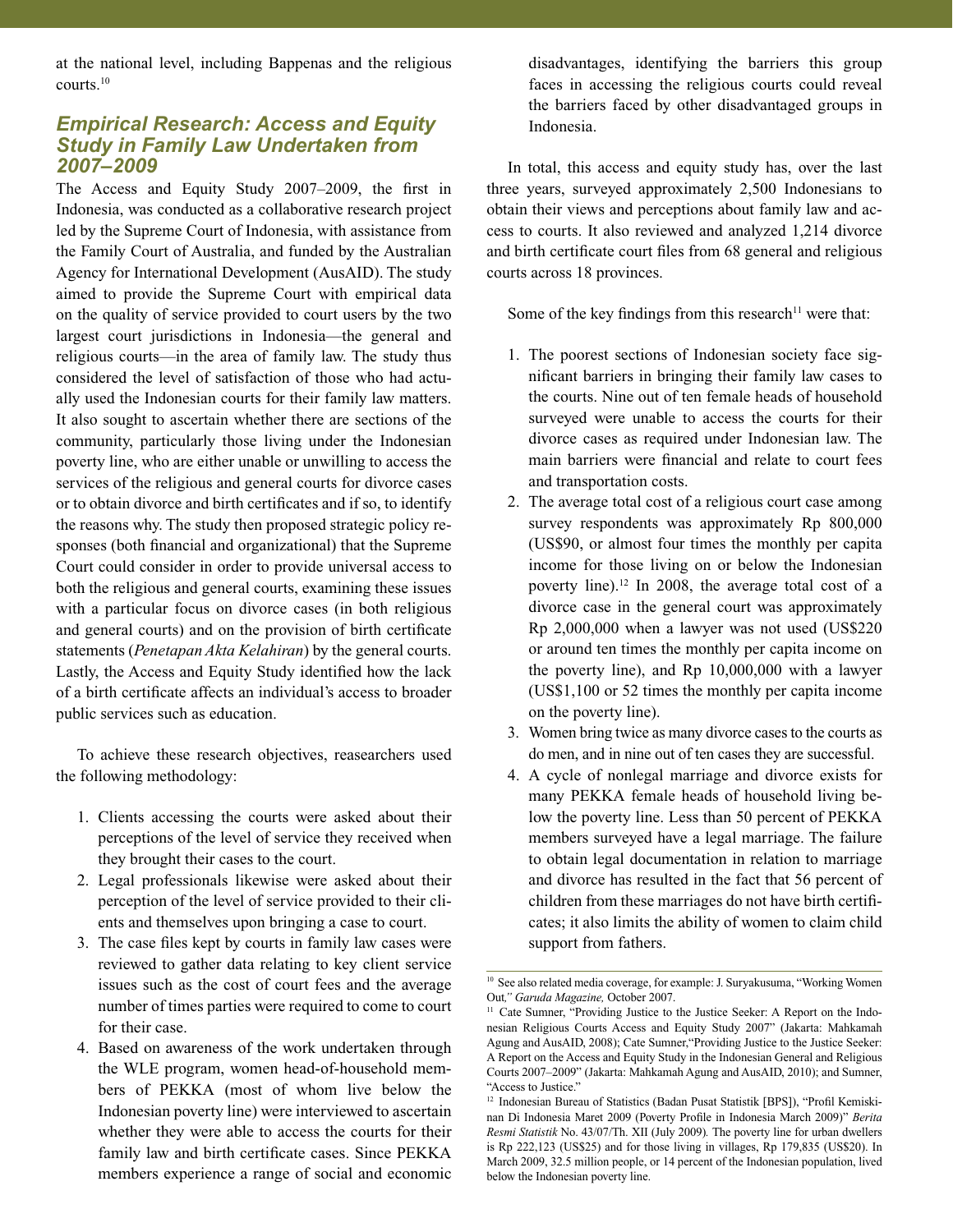- 5. On average, 27 percent of PEKKA members were married under the age of 16, which is below the legal age of marriage in Indonesia. This increased to 49 percent of PEKKA members surveyed in West Java.
- 6. The educational attainment of dependants of PEKKA women fall well below national standards. A child's ability to complete the mandatory nine years of education appears to be strongly linked to whether he or she has a birth certificate. Increasingly, provincial government regulations stipulate that a birth certificate is required in order to enroll a child at school, as well as for the national examinations.
- 7. Of the PEKKA female heads of household surveyed who lived below the Indonesian poverty line, onethird are unable to access cash transfer schemes. The government cash transfer payments (*Bantuan Langsung Tunai,*or BLT) made in 2005 and 2008 were difficult for PEKKA members to obtain. Of the one-third who were entitled to assistance but unable to access the program, almost all had not formally divorced through the religious courts and therefore lacked a divorce certificate that would prove to local government officials that they were, indeed, the head of their household and eligible for these programs.13 However, most PEKKA members living below the Indonesian poverty line were able to access the rice subsidy program (*raskin*).
- 8. One-third of the PEKKA female heads of household surveyed living below the Indonesian poverty line were unable to access the free medical treatment program (*Jamkesmas*). This percentage increased to 48 percent for PEKKA members surveyed in West Kalimantan who live below the poverty line.
- 9. For those Indonesians able to bring their family law cases to the courts, there is a high satisfaction rate among court clients. Seventy-one percent of religious court clients and 69 percent of general court clients said they would return to the court in the future if they had similar family law issues.

The Chief Justice of Indonesia confirmed these findings in the keynote address at the launch of the most recent PEKKA research project, stating that: "Poor people face significant barriers to bring their cases to court. Apart from court fees, the poor also find it difficult to cope with high transportation costs to come to court." The Chief Justice outlined a number of areas where the Indonesian courts were committed to assisting the poor and marginalized to participate in broader access to justice. These included greater transparency of court fees, quicker delivery of court judgments and documents (such as divorce certificates) so that parties do not need to return to court, court fee waivers and circuit courts to assist the poor and those living in remote areas, and more information on court processes that are written in nonlegal language.<sup>14</sup>

## **Policy Developments Supporting Access to Justice**

The research above, along with ongoing dialogue between stakeholders from the judiciary, government, and PEKKA and field visits to engage with rural communities, has contributed to broader access-to-justice policy developments at the national level over the last two years.

#### *Increased State Funding to Courts Leads to Increased Services for the Poor*

In response to the first report, *Providing Justice to the Justice Seeker: A Report on the Indonesian Religious Courts Access and Equity Study 2007*, the religious courts' budget was increased by Rp 23 billion (US\$2.3 million), to be allocated for court fee-waiver schemes (*pro deo* cases) and more circuit courts<sup>15</sup> in order to assist those living in rural and remote areas to access the courts for their family law cases. A further Rp 12 billion (US\$1.2 million) was granted in the 2009 state budget allocation (APBN) for the religious courts, despite an overall reduction in the Supreme Court budget due to the global financial crisis. This represented an 18-fold increase over the last two years in the religious courts' budgets for court fee-waiver schemes and the holding of circuit courts.

A Web-based system that provides an overview of the total number of cases where court fee waivers are applied, as well as of circuit courts cases heard by the religious courts, was established in 2008 (with AusAID support). This inexpensive system works on the basis of data sent by courts via a short message service (SMS) to a central database in Jakarta that generates reports that are then available on the Internet. Based on data from all of the religious courts in 2010, it is estimated that by the end of 2010, there will have been a 14 fold increase in poor people accessing court fee waiver programs in the religious courts (figure 1). Similarly, the number

<sup>&</sup>lt;sup>13</sup> The identity and family cards for these women heads of household members of PEKKA would probably still state that they were married and in a male-headed household, as they had not been formally divorced through the religious courts. World Bank research in Indonesia indicates that female-headed households are more likely to be beneficiaries of Indonesian government pro-poor programs, suggesting that communities consider them more deserving of assistance than other households. See World Bank "Targeting Effectiveness of Current Social Assistance Programs in Indonesia" (Jakarta: World Bank, forthcoming). These results highlight the importance of, and benefits that flow from, female-headed households being legally recognized as such.

<sup>14</sup> See http://www.badilag.net/index.php?option=com\_content&task=view& id=5590&Itemid=1. Bantu Masyarakat Miskin, MA Tempuh Empat Strategi (*Badilag* website July 20, 2010). See also *Seri Panduan Akses Keadilan (How To Guides)* on how to bring divorce, marriage legalization, court fee waivers, and circuit court cases to the religious courts developed in a collaboration between PEKKA, the religious courts in Indonesia, and the Family Court of Australia supported by AusAID. Copies of the *How To Guides* can be downloaded at: http://www.pekka.or.id/8/index.php?option=com\_content&view=article&i d=148%3Aseri-panduan-akses-keadilan-pekka&catid=36%3Apemberdayaanhukum&Itemid=30&lang=en.

<sup>&</sup>lt;sup>15</sup> The religious courts' budget to waive court fees and hold circuit courts was less than Rp 1 billion in 2007 and increased to Rp 24 billion in 2008.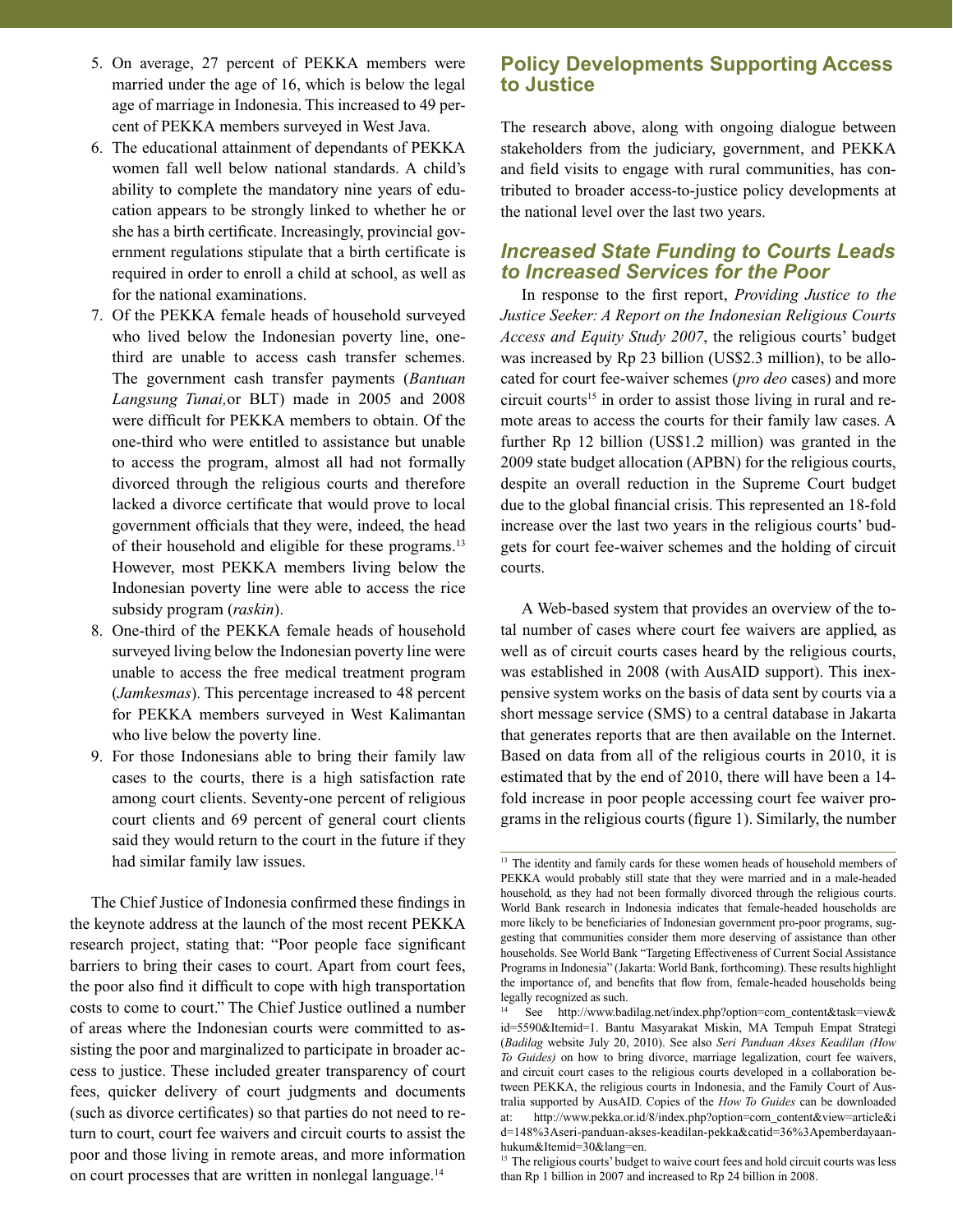of women accessing circuit courts is estimated to have quadrupled (figure 2).16

#### *New Laws Requiring Indonesian Courts to Provide Legal Aid Services*

In late 2009, Laws 48, 49, and  $50^{17}$  were passed requiring all general and religious courts to provide a range of services to increase access to the courts for the poor and the marginalized. These services include court fee waivers, legal aid services, and legal aid posts inside court buildings to provide legal advice and assistance to clients who cannot afford lawyers.

#### *National Access-to-Justice Strategy and Inclusion of Access-to-Justice Budget Items in Five-Year Medium-Term Development Plan and Budgets*

In 2009, Bappenas launched the National Strategy on Access to Justice.18 Action plans outlined in the Strategy have been integrated into the Medium Term Development Plan 2010– 2014. In addition, Presidential Regulation No. 5 of 2010, concerning the National Medium Term Development Plan (RPJMN) 2010–2014,19 has budgeted approximately Rp 300 billion for supporting access to courts for the poor, covering court fee waiver schemes, circuit courts, and legal aid services. These funds will be disbursed by the Indonesian Supreme Court through the individual budgets of the high and district courts under its jurisdiction. The RPJMN includes targets for the number of poor people who will be assisted through a court fee waiver and/or circuit courts.

#### *Presidential Instruction No. 3 of 2010 on Equitable Development*

On April 21, 2010, Indonesia's President issued Presidential Instruction No. 3 of 2010 concerning "Program Pembangunan yang Berkeadilan" (Program for Equitable Development). The Presidential Instruction emphasizes the importance of "justice for all" in achieving broader poverty allieviation in Indonesia, including millennium development goals. It states that the focus of the "justice for all" program is first, justice for children and second, justice for women. One of the programs outlined in the President's instruction is aimed at increasing legal access for poor women and marginalized groups in family law cases.

# **Conclusion**

This briefing note documents an example of how grassroots programs working within communities in a targeted manner can successfully generate demand for institutional change at the national level. In this instance, PEKKA, working together with its beneficiaries, was able to identify specific needs for interventions that would significantly improve the livelihoods of women heads of households and their children. Donors supported pilot projects to improve access to the religious courts. These approaches were documented and empirical

**Figure 1: Projected Number of Court Fee Waiver Cases – Prodeo**



#### **Figure 2: Projected Number of Cases Heard by Circuit Court**



research was used to evaluate impact, develop models to increase the scale of the approaches, and support broader policy reform. By engaging a variety of stakeholders, PEKKA was able to identify and work with committed partners, including the religious courts and Bappenas. This incremental approach led ultimately to significant increases in government budget allocations and improved targeting of religious court services.

The increase in access to the religious courts that has occurred over the past two years has resulted from a coordinated, incremental response from national government agencies and courts, as well as civil society. This section will summarize some of the results from the expansion of the initial pilot and research work and draw lessons for ongoing and future support.

<sup>&</sup>lt;sup>16</sup> Data compiled from *Badilag's* SMS database on December 13, 2010. From 2011, this data on numbers of court fee-waiver cases and circuit courts in the religious courts is publicly available through the Web site http://sms.mahkamahagung.go.id. <sup>17</sup> Law no. 48 of 2009 on Judicial Authority (Articles 56 and 57); Law no. 49 of 2009 on Changes to Law no. 2 of 1986 concerning the General Courts (Article 68); and Law no. 50 of 2009 on Changes to Law no. 7 of 1989 concerning the Religious Courts (Article 60).

<sup>&</sup>lt;sup>18</sup> See National Planning Development Agency (Bappenas), "Strategi Nasional Akses Terhadap Keadilan (National Strategy on Access to Justice)" (Jakarta, May 2009).

<sup>19</sup> http://www.bappenas.go.id/node/0/2518/buku-rpjmn-2010-2014/.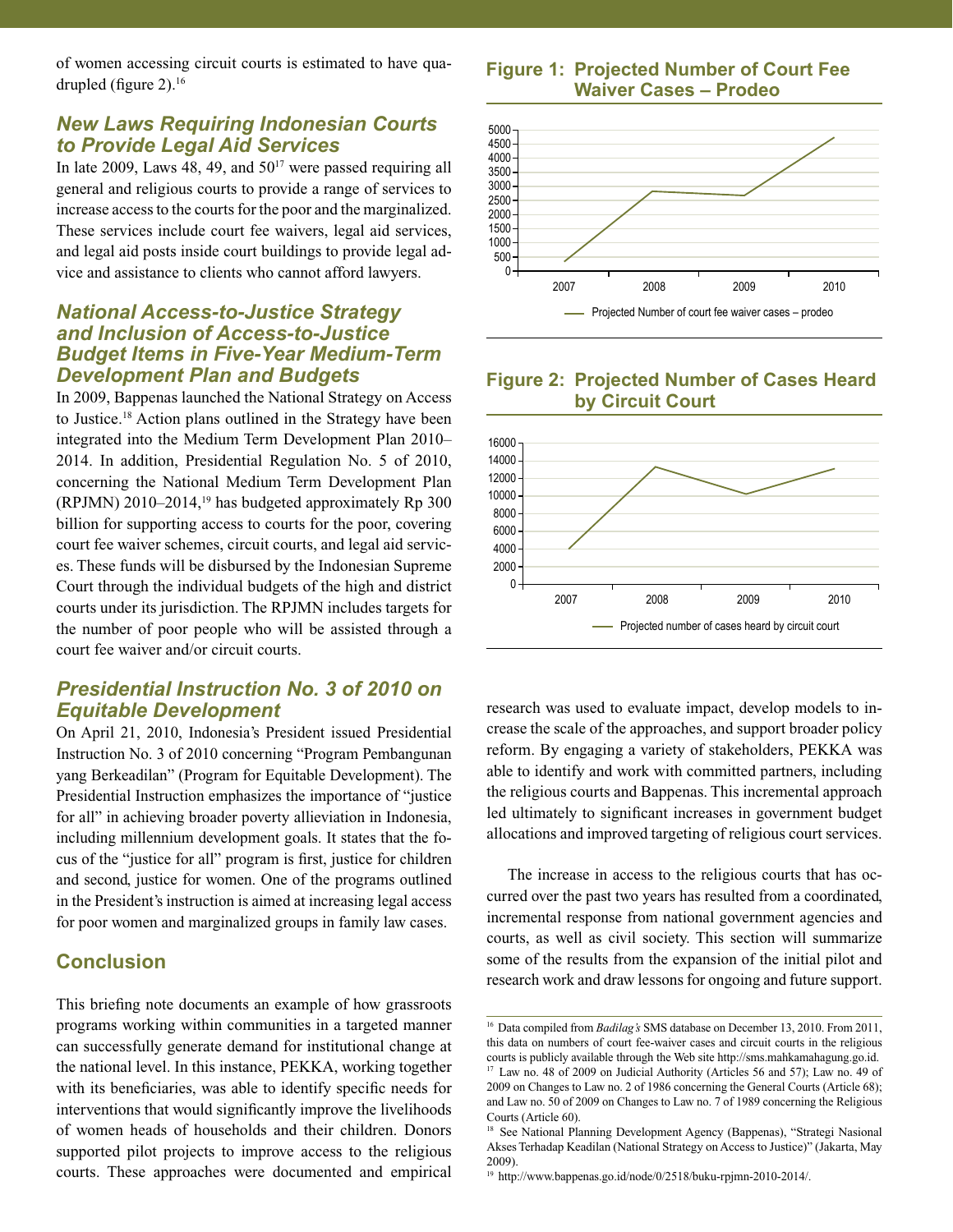#### **Results Lessons Learned**

#### **The Executive: Government Facilitation, Policy Development, and Budgeting**

**Government budget commitments**. Government of Indonesia funding commitments for access-to-justice initiatives leveraged initial modest donor support by a factor of 70 to 1.<sup>a</sup> The Indonesian government's funding commitments, as evidenced by the RPJMN 2010–2014, will be ongoing, providing support in five-year blocks. Funding continuity in the early years of these new initiatives will prove vital, as both courts and civil society adjust to new roles in providing access to justice.

**Increasing access**. A 14-fold increase in the number of poor people accessing the religious courts through the waiver of their court fees is estimated to have occurred from 2007 to 2010, as a result of the increased budget allocation to the religious courts. Similarly, over the same period there was an estimated fourfold increase in access to circuit courts. In a relatively short timeframe, the increase in funding has resulted in a significant increase in the ability of women, the poor, or those living in remote areas to access the religious courts for their family law cases.

**A variety of stakeholders need to be engaged at different levels**. In this instance (i) judicial bodies provided services to women, the poor, or those living in remote areas; (ii) NGOs such as PEKKA worked closely with beneficiaries to ensure the program addressed real needs; (iii) relevant local government agencies were involved to deliver associated public services, including various forms of legal identity; (iv) the National Development Agency and Finance Ministry translated initial results into national development policies (for example, the National Access to Justice Strategy) and forward budget plans (such as the Medium Term Development Plan); and (v) donors supported these national stakeholders through initial funding, documenting impact, and facilitating the sharing of lessons learned.

#### **The Judiciary: Aligning Court Processes with the Needs of Clients**

**Developing systems to better utilize court resources.** The SMS database performance monitoring and evaluation tool is now being used on a monthly basis by the Directorate-General for Religious Courts to communicate with 372 religious courts on court services. It is also used to set the baseline and target performance indicators for the religious courts in the RPJMN. Developing effective monitoring systems such as these will be crucial as the courts move to a performance-based budgeting model from 2010.

**Developing guidelines on providing legal aid services.** The courts have commenced a process to draft clear guidelines for judges, registrars, and court staff on providing legal aid services such as the waiver of court fees, provision of circuit courts, the establishment of legal aid posts within courthouses, and the provision of legal aid in certain cases.<sup>b</sup> The guidelines are being drafted based on empirical data conducted through the research. Importantly, the court is engaging with NGOs representing court clients, such as PEKKA and Indonesian legal aid organizations, in the drafting process.

**Budgeting at the national and district court level is crucial**. The courts need sufficient funds to provide services to the poor. This includes both the funds that have been allocated nationally, as identified by Bappenas in the RPJMN 2010–2014, as well as in the annual budgets that are requested by each court through the annual budget planning process. Over 700 general and religious courts across Indonesia need to understand and apply the new state budget processes in order that legal aid funds filter down to district court level.

**Courts must be involved in any client service survey**. It is critical that courts are partners in access and equity research studies, so that they can be involved in seeking client service feedback, as well as in formulating the strategic response that enhances access to justice for all.

#### **Civil Society: Grassroots-Level Programs Resulting in National Impact**

**Generating demand for change through pilot programs**. Programs like the PEKKA Women's Legal Empowerment program assist poor and marginalized communities to understand the importance of (and their basic right to) legal marriage and divorce, and, more particularly, how this supports broader access to public services. Civil society organizations can also play an important role in providing clear information—through film, radio, or brochures written in nonlegal language—on accessing court services.<sup>c</sup>

**Civil society engaging with local governments and the religious courts.** In this instance, PEKKA created networks with local justice sector institutions and local government, identifying constituencies that supported reform at the district level. Working at this level, the dialogue helped PEKKA female heads of household bring hundreds of family law and birth certificate cases to the religious courts through circuit courts and court fee waivers, thereby obtaining legal documents concerning marriage, divorce, and the birth of their children. These efforts were then adopted and built on through national reform initiatives.

#### **It is important to identify tangible issues on which to engage government through an incremental approach.**

PEKKA identified a specific issue that was important for its members, namely, how legal marriage and divorce, as well as birth certificates for children, support broader access to public services. PEKKA then raised awareness with PEKKA members on why they should have these documents and certificates for their children. At the same time, PEKKA was successful in engaging with the religious courts and government at the district and national levels, through recommending concrete steps that would improve the lives of PEKKA members and their households.

a Funding for both the World Bank and AusAID pilot and research projects total less than half a million dollars. The Indonesian government committed funds in 2008–2009 for the religious courts, and for 2010–2014 period for both the general and religious courts, totaling Rp 335 billion (US\$37 million). <sup>b</sup> *Surat Edaran Makamah Agung No. 10 of 2010 tentang Pedoman Pemberian Bantuan Hukum* (Supreme Court Practice Direction on the Provision of Legal Aid ) issued on August 30, 2010 is the first of a number of guidelines being developed by the Indonesian Supreme Court and an NGO working group on the implementation of legal aid.

c See reference to the *How To Guides* in footnote 14.